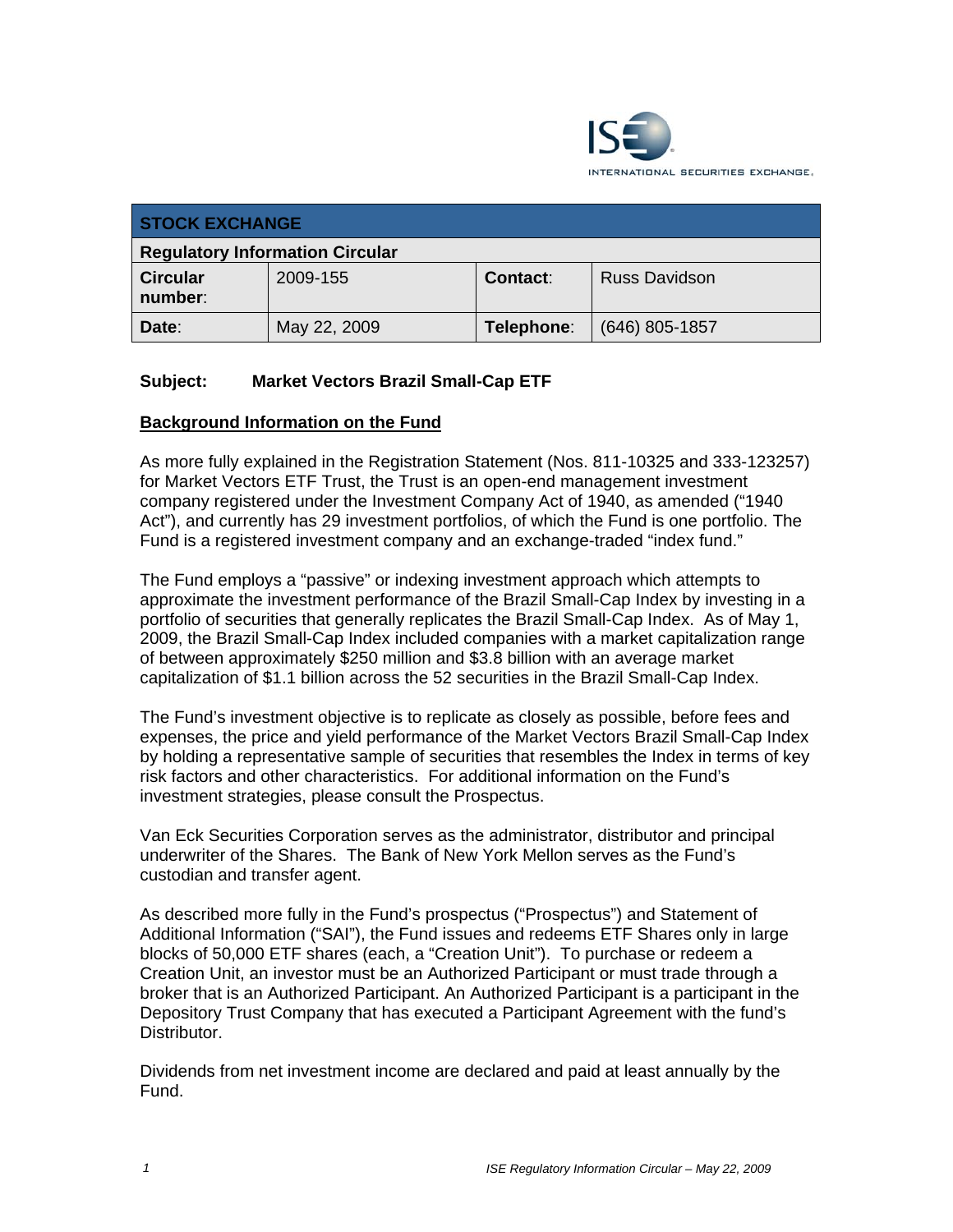The Depository Trust Company ("DTC") serves as securities depository for the Shares, which may be held only in book-entry form; stock certificates will not be issued. DTC, or its nominee, is the record or registered owner of all outstanding Shares.

The NAV per Share of the Fund will be determined as of the close of trading (normally, 4:00 p.m. Eastern Time ("ET")) on each day that the New York Stock Exchange ("NYSE") and NYSE Arca are open for business (a "Business Day"). NAV will be available from the Distributor and is also available to National Securities Clearing Corporation ("NSCC") participants through data made available from NSCC.

The Fund's Registration Statement describes the various fees and expenses for the Fund's Shares. For a more complete description of the Fund and the Index, visit www.vaneck.com/etf.

## **Principal Risks**

Interested persons are referred to the Prospectus for a description of risks associated with an investment in the Shares. These risks include foreign markets risk and the risk that a Fund's return may not match the return of its index for a number of reasons including the incursion by a Fund of operating expenses and costs not applicable to its index. In addition, as noted in the Prospectus, the Shares may trade at market prices that may differ from their NAV. The NAV of the Shares will fluctuate with changes in the market value of the Fund's holdings. The market prices of the Shares will fluctuate in accordance with changes in NAV as well as the supply and demand for the Shares on the Exchange.

## **Exchange Rules Applicable to Trading in the Shares**

The Shares are considered equity securities, thus rendering trading in the Shares subject to the Exchange's existing rules governing the trading of equity securities.

## **Trading Hours**

Trading in the Shares on ISE is on a UTP basis and is subject to ISE equity trading rules. The Shares will trade from 8:00 a.m. until 8:00 p.m. Eastern Time. Equity EAMs trading the Shares during the Extended Market Sessions are exposed to the risk of the lack of the calculation or dissemination of underlying index value or intraday indicative value ("IIV"). For certain derivative securities products, an updated underlying index value or IIV may not be calculated or publicly disseminated in the Extended Market hours. Since the underlying index value and IIV are not calculated or widely disseminated during Extended Market hours, an investor who is unable to calculate implied values for certain derivative securities products during Extended Market hours may be at a disadvantage to market professionals.

## **Trading Halts**

ISE will halt trading in the Shares in accordance with ISE Rule 2101(a)(2)(iii). The grounds for a halt under this Rule include a halt by the primary market because it stops trading the Shares and/or a halt because dissemination of the IIV or applicable currency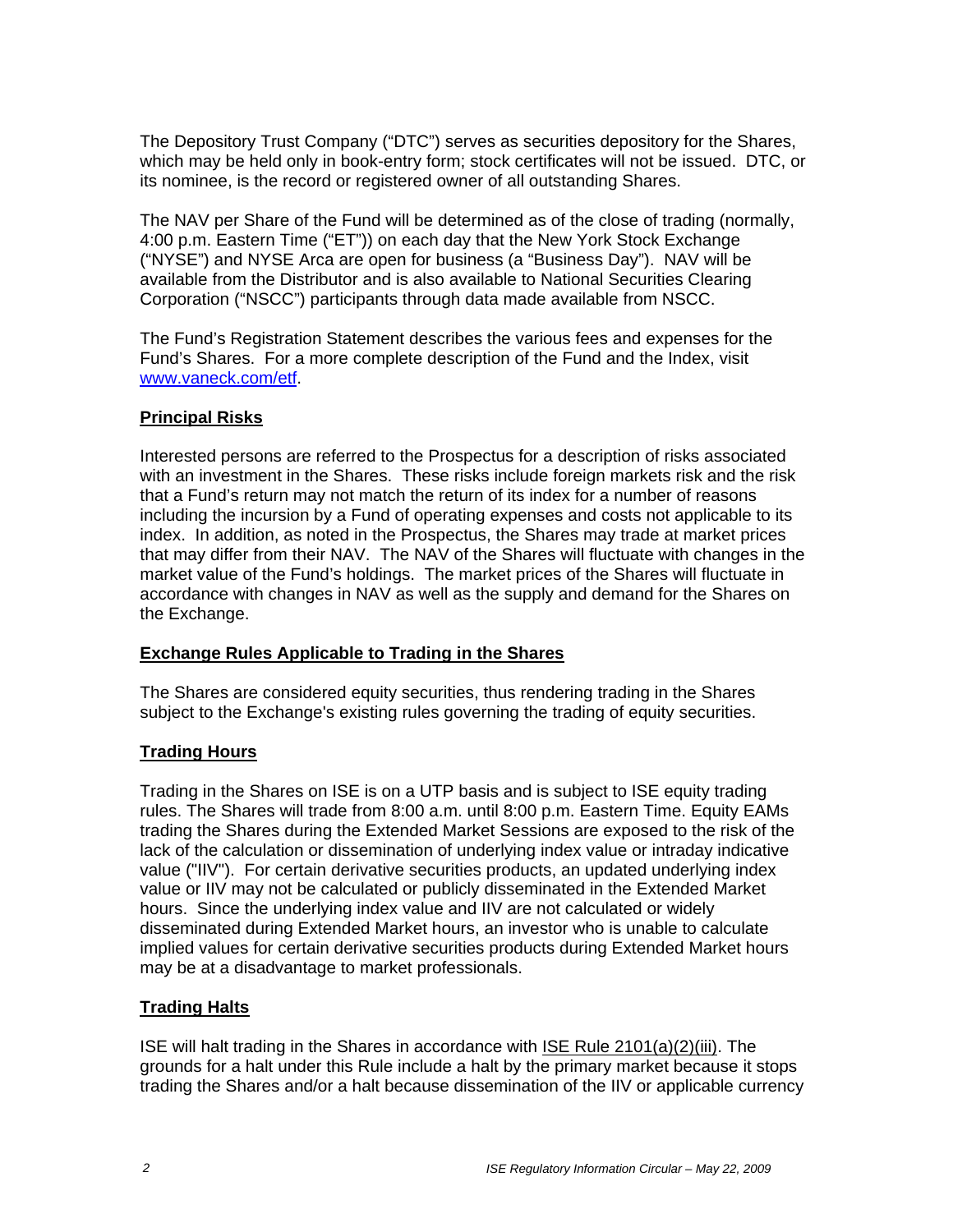spot price has ceased, or a halt for other regulatory reasons. In addition, ISE will stop trading the Shares if the primary market de-lists the Shares.

### **Delivery of a Prospectus**

Pursuant to federal securities laws, investors purchasing Shares must receive a prospectus prior to or concurrently with the confirmation of a transaction. Investors purchasing Shares directly from the Fund (by delivery of the Deposit Amount) must also receive a prospectus.

Prospectuses may be obtained through the Distributor or on the Fund's website. The Prospectus does not contain all of the information set forth in the registration statement (including the exhibits to the registration statement), parts of which have been omitted in accordance with the rules and regulations of the SEC. For further information about the Fund, please refer to the Trust's registration statement.

#### **Exemptive, Interpretive and No-Action Relief Under Federal Securities Regulations**

The Commission has issued letters dated October 24, 2006, November 21, 2005 and August 17, 2001 (together, the "No- Action Letters") granting exemptive, interpretive and no-action relief from certain provisions of and rules under the Securities Exchange Act of 1934 for exchange-traded funds listed and traded on a registered national securities exchange that meet certain criteria. The Funds qualify for the relief granted in the No-Action Letters, a description of which follows.

### **Regulation M Exemptions**

Generally, Rules 101 and 102 of Regulation M prohibit any "distribution participant" and its "affiliated purchasers" from bidding for, purchasing, or attempting to induce any person to bid for or purchase any security which is the subject of a distribution until after the applicable restricted period, except as specifically permitted in Regulation M. The provisions of the Rules apply to underwriters, prospective underwriters, brokers, dealers, and other persons who have agreed to participate or are participating in a distribution of securities.

The Commission issued a No-Action Letter by which persons participating in a distribution of shares of a fund may engage in secondary market transactions in such shares during their participation in such a distribution, despite the requirements of from Rule 101 under Regulation M. In addition, the SEC has permitted persons who may be deemed to be participating in the distribution of shares of a fund (i) to purchase securities for the purpose of purchasing creation unit aggregations of fund shares and (ii) to tender securities for redemption in Creation Unit Aggregations. Further, the Commission has clarified that the tender of fund shares to the Fund for redemption does not constitute a bid for or purchase of any of the Funds' securities during the restricted period of Rule 101. The Commission has issued a No-Action Letter to paragraph (e) of Rule 102 under Regulation M which allow the redemption of fund shares in creation unit aggregations during the continuous offering of shares.

#### **Customer Confirmations for Creation or Redemption of Fund Shares (SEC Rule 10b-10)**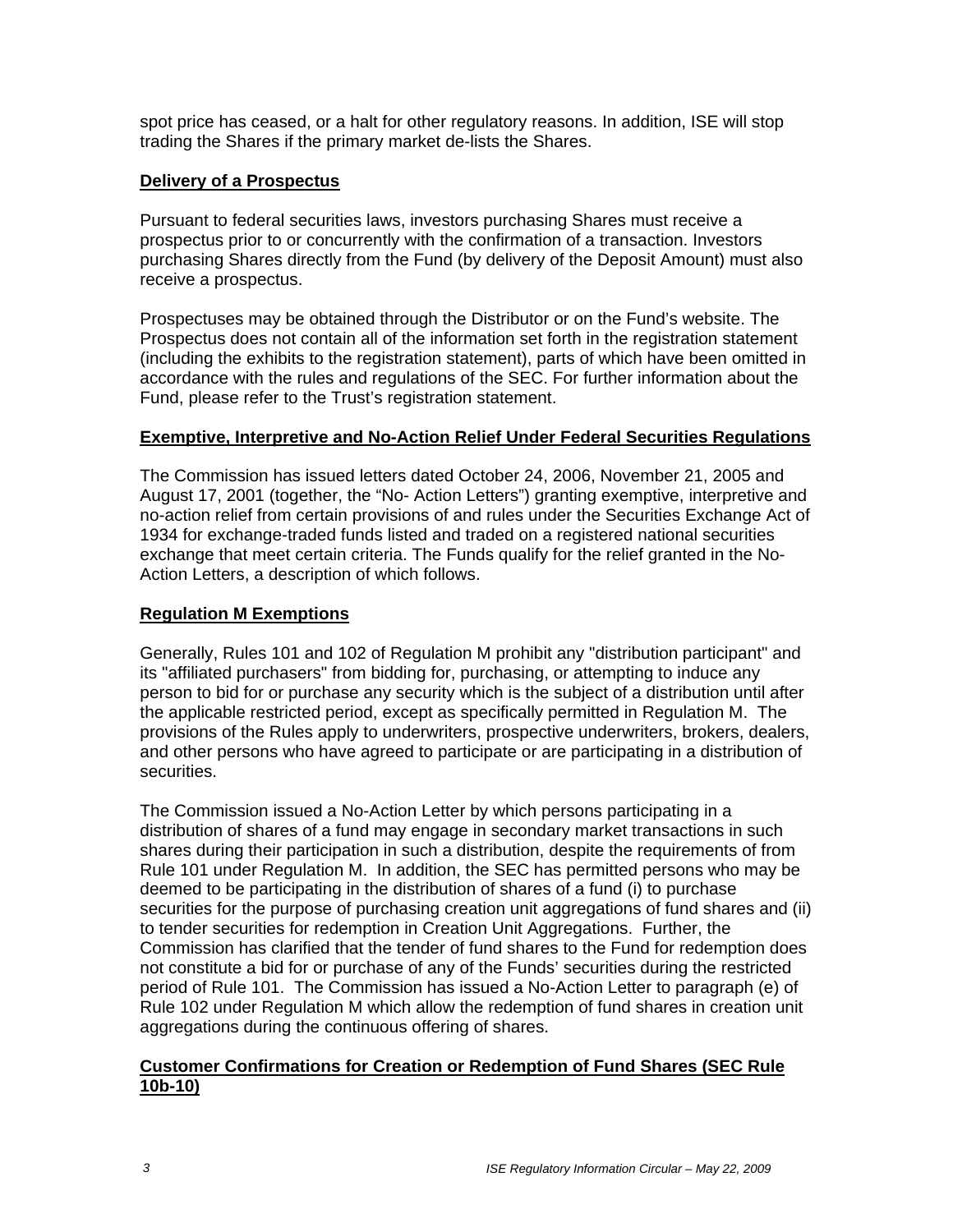Broker–dealers who handle purchases or redemptions of Fund shares in Creation Units for customers will be permitted to provide such customers with a statement of the number of Creation Unit Aggregations created or redeemed without providing a statement of the identity, number and price of shares of the individual securities tendered to the Fund for purposes of purchasing creation unit aggregations ("Deposit Securities") or the identity, number and price of shares to be delivered by the Trust to the redeeming holder ("Redemption Securities"). The composition of the securities required to be tendered to the Fund for creation purposes and of the securities to be delivered on redemption will be disseminated each business day and will be applicable to requests for creations or redemption, as the case may be, on that day. This exemptive relief under Rule 10b-10 with respect to creations and redemptions is subject to the following conditions:

- 1) Confirmations to customers engaging in creations or redemptions must state that all information required by Rule 10b-10 will be provided upon request;
- 2) Any such request by a customer for information required by Rule 10b-10 will be filed in a timely manner, in accordance with Rule 10b-10(c);
- 3) Except for the identity, number and price of shares of the component securities of the Deposit Securities and Redemption Securities, as described above, confirmations to customers must disclose all other information required by Rule 10b-10(a).

## **SEC Rule 14e-5**

The Commission has permitted any person acting as a dealer-manager of a tender offer for a component security of fund (1) to redeem fund shares in creation unit aggregations from the issuer that may include a security subject to such tender offer and (2) to purchase fund shares during such tender offer. In addition, a No-Action has been issued under Rule 14e-5 states that if a broker-dealer acting as a dealer-manager of a tender offer for a security of the Fund purchases or arranges to purchase such securities in the secondary market for the purpose of tendering such securities to purchase one or more creation unit aggregations of shares, it must be made in conformance with the following:

- i. such bids or purchases are effected in the ordinary course of business, in connection with a basket of 20 or more securities in which any security that is the subject of a distribution, or any reference security, does not comprise more than 5% of the value of the basket purchased; or
- ii. purchases are effected as adjustments to such basket in the ordinary course of business as a result of a change in the composition of the underlying index; and
- iii. such bids or purchases are not effected for the purpose of facilitating such tender offer.

## **Section 11(d)(1); SEC Rules 11d1-1 and 11d1-2**

Section 11(d)(1) of the Act generally prohibits a person who is both a broker and a dealer from effecting any transaction in which the broker-dealer extends credit to a customer on any security which was part of a new issue in the distribution of which he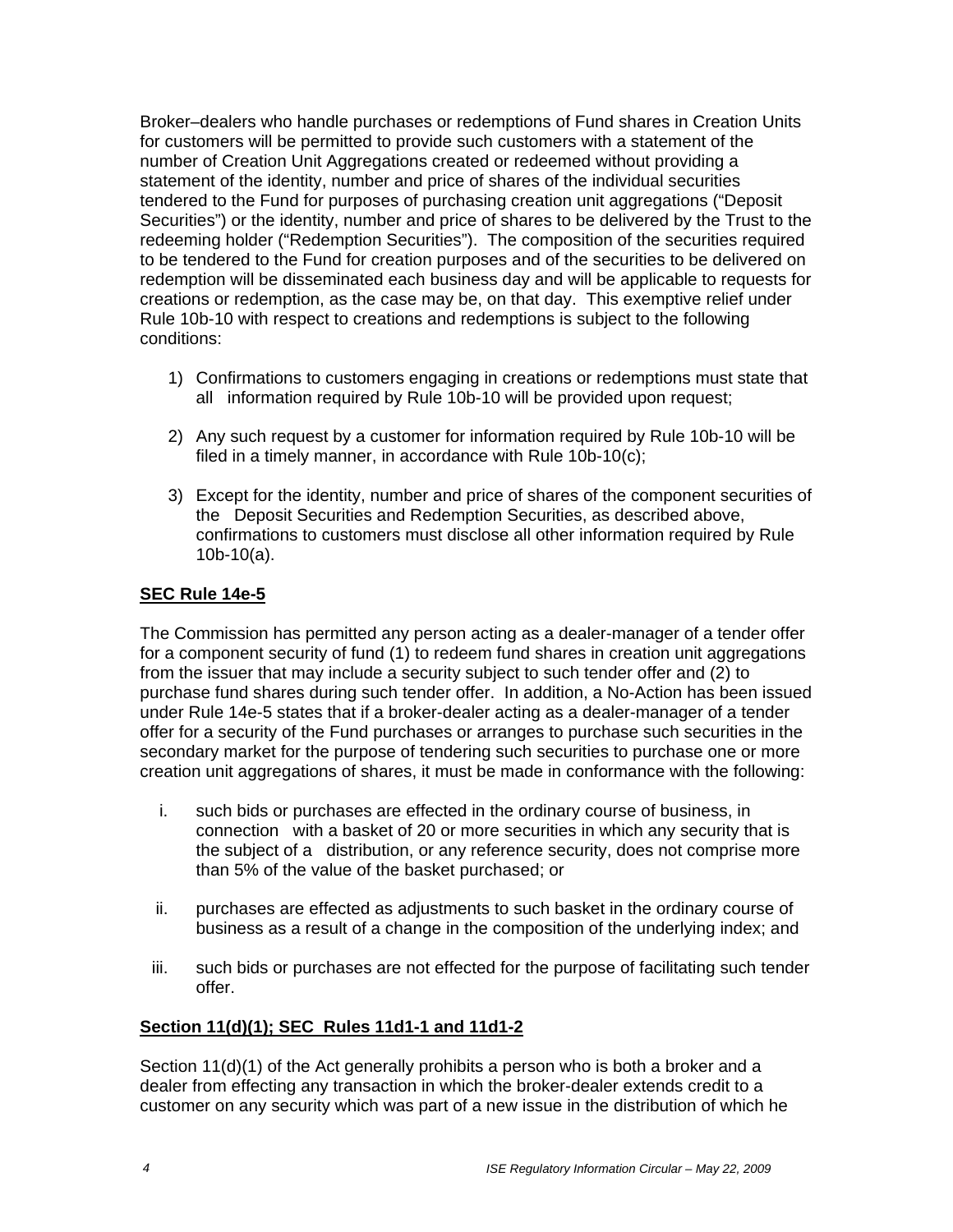participated as a member of a selling syndicate or group within thirty days prior to such transaction. The Commission has clarified that Section 11(d)(1) does not apply to broker-dealers that are not authorized participants (and, therefore, do not create creation unit aggregations) that engage in both proprietary and customer transactions in shares of a fund in the secondary market, and for broker-dealer authorized participants that engage in creations of creation unit aggregations. This relief is subject to specific conditions, including the condition that such broker-dealer (whether or not an authorized participant) does not, directly or indirectly, receive from the fund complex any payment, compensation or other economic incentive to promote or sell the shares of a fund to persons outside the fund complex, other than non-cash compensation permitted under NASD (now FINRA) Rule 2830 (I)(5)(A), (B) or (C). See letter dated November 22, 2005 from Brian A Bussey, Assistant Chief Counsel, SEC Division of Market Regulation, to Barclays Global Investors, N.A., dated November 22, 2005. The Commission has issued a No-Action Letter under Section 11(d)(1) of the Act now states that brokerdealers may treat shares of a fund, for purposes of Rule 11d1-2, as "securities issued by a registered open-end investment company as defined in the Investment Company Act" and thereby extend credit or maintain or arrange for the extension or maintenance of credit on shares that have been owned by the persons to whom credit is provided for more than 30 days, in reliance on the exemption contained in the rule.

#### **SEC Rule 15c1-5 and 15c1-6**

The Commission has issued a No-Action letter with respect to Rule 15c1-5 and Rule 15c1-6 as to the required disclosure of control by a broker or dealer with respect to creations and redemptions of fund shares and secondary market transactions therein.

**This Regulatory Information Circular is not a statutory Prospectus. Equity EAMs should consult the Trust's Registration Statement, SAI, Prospectus and the Fund's website for relevant information.**